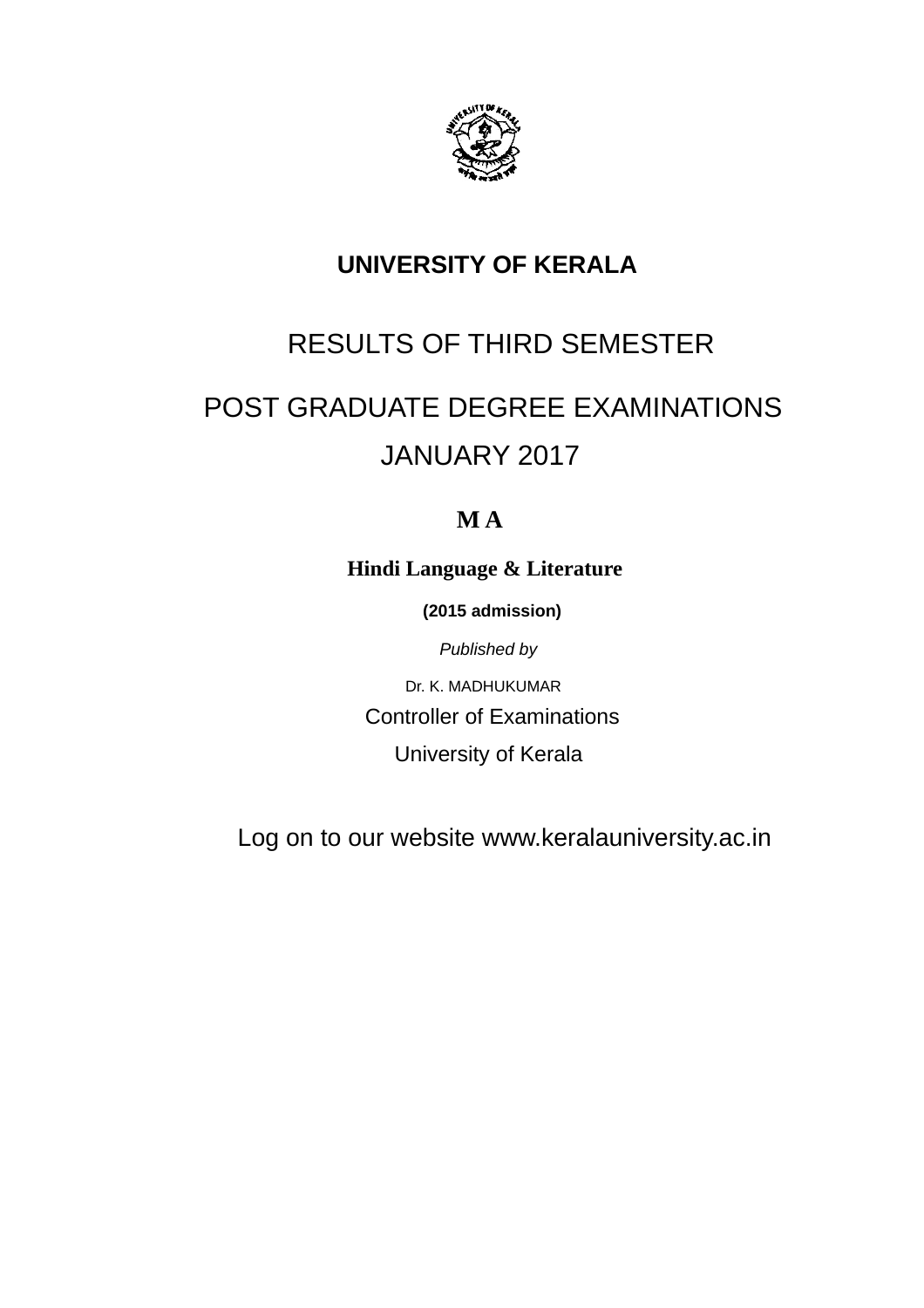# **UNIVERSITY OF KERALA**

## *Results of Third Semester PG Degree Examination*

### *January 2017*

### **M A Hindi Language & Literature**

- 1. The following is the provisional list of successful candidates in the Third semester PG Degree Examinations of M A Hindi Language & Literature (2015 Admission)
- 2. The total marks secured by each successful candidate are shown against the candidate code.
- 3. Mark sheets will be issued to the respective centres within a week.
- 4. Originals of the qualifying certificates shall be forwarded to the University for verification of eligibility conditions. Mark list will not be issued to those whose fees are not yet remitted to the University.
- 5. The mark lists will not be issued to the candidates in respect of whom there are defects to be rectified and whose fees are due although their results have been provisionally released now.
- 6. Results of those candidates who have not produced their Eligibility certificates/Qualifying certificates have been withheld.
- 7. Application for scrutiny of answer books should reach the Deputy Registrar, Examinations (IV) along with the prescribed fee on or before 27.01.2018.
- 8. The results will be available on [www.keralauniveristy.ac.in](http://www.keralauniveristy.ac.in/)
- 9. Draft mark lists can be downloaded from the site, **exams.keralauniversity.ac.in**,and it may be used to apply for scrutiny of answer books.

Thiruvananthapuram, Dated: 12.01.2018

### University Buildings, **Controller of Examinations**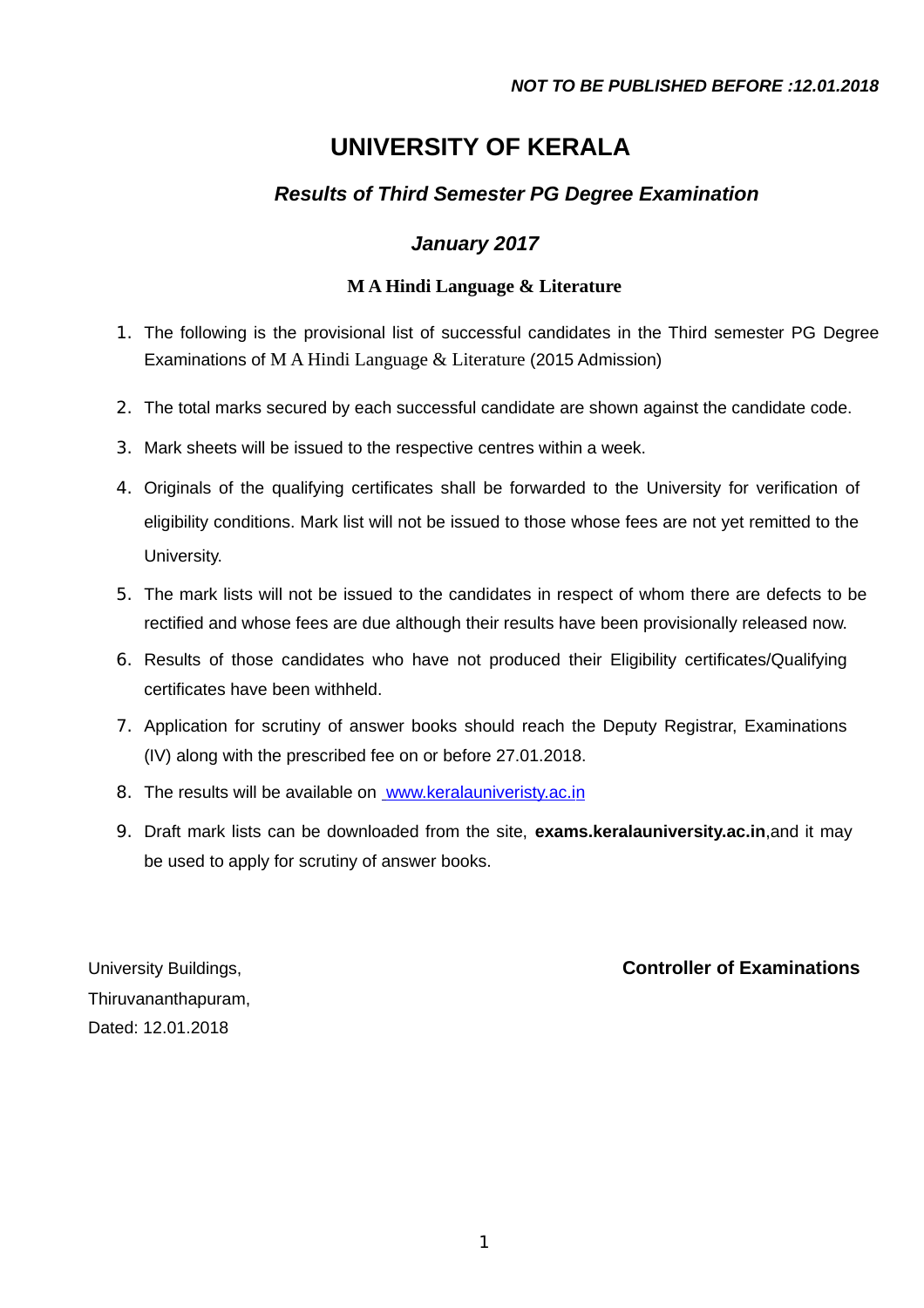# **UNIVERSITY OF KERALA SYNDICATE - IN – CIRCULATION**

The results of the Third Semester examination, January 2017 of the **Post Graduate Courses** (semester scheme) in affiliated colleges as declared by the respective Board of Examiners are given below

| Semester : 3  |                                         | Month & Year of Exam. : January 2017 |    |        |        |
|---------------|-----------------------------------------|--------------------------------------|----|--------|--------|
| Exam.<br>Code | Name of the Programme                   | No. of Students                      |    |        | Pass % |
|               |                                         | Registered Appeared                  |    | Passed |        |
|               | 52515301 MA Hindi Language & Literature | 84                                   | 82 | 75     | 91.5   |

The results may be approved. It is proposed to publish the results on 12-01-2018.

Thiruvananthapuram Dated: 12-01-2018

### University Buildings, **Controller of Examinations**

### To

- 1. All Syndicate Members
- 2. The P.S. to V.C.
- 3. The P.S. to P.V.C.
- 4. The P.A. to Registrar
- 5. The P.A. to C.E.
- 6. EJ IX
- 7. M & C
- 8. PRO/Enquiry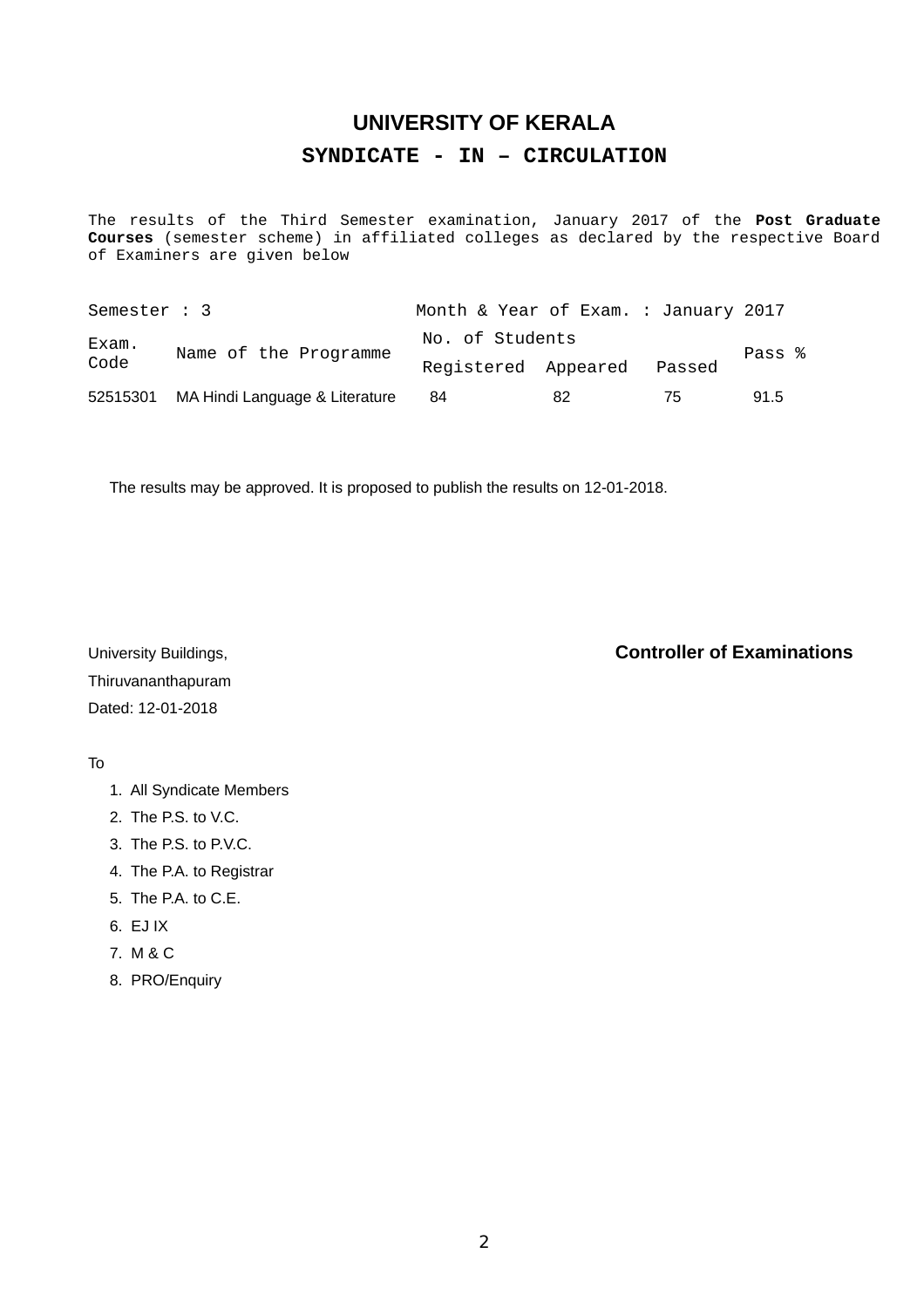# **INDEX**

| SL.N        | Centre         |                                         | Page           |
|-------------|----------------|-----------------------------------------|----------------|
| $\mathbf 0$ | N <sub>0</sub> | <b>Name of College</b>                  | N <sub>0</sub> |
|             |                |                                         |                |
|             | 107            | Govt. College For Women, Vazhuthacadu   | 4              |
|             |                |                                         |                |
| 2           | 118            | Mahatma Gandhi College, Kesavadasapuram |                |
|             |                |                                         |                |
| 3           | 132            | S N College, Kollam                     | 4              |
|             |                |                                         |                |
| 4           | 144            | University College, Thiruvananthapuram  |                |

**College Code : 107**